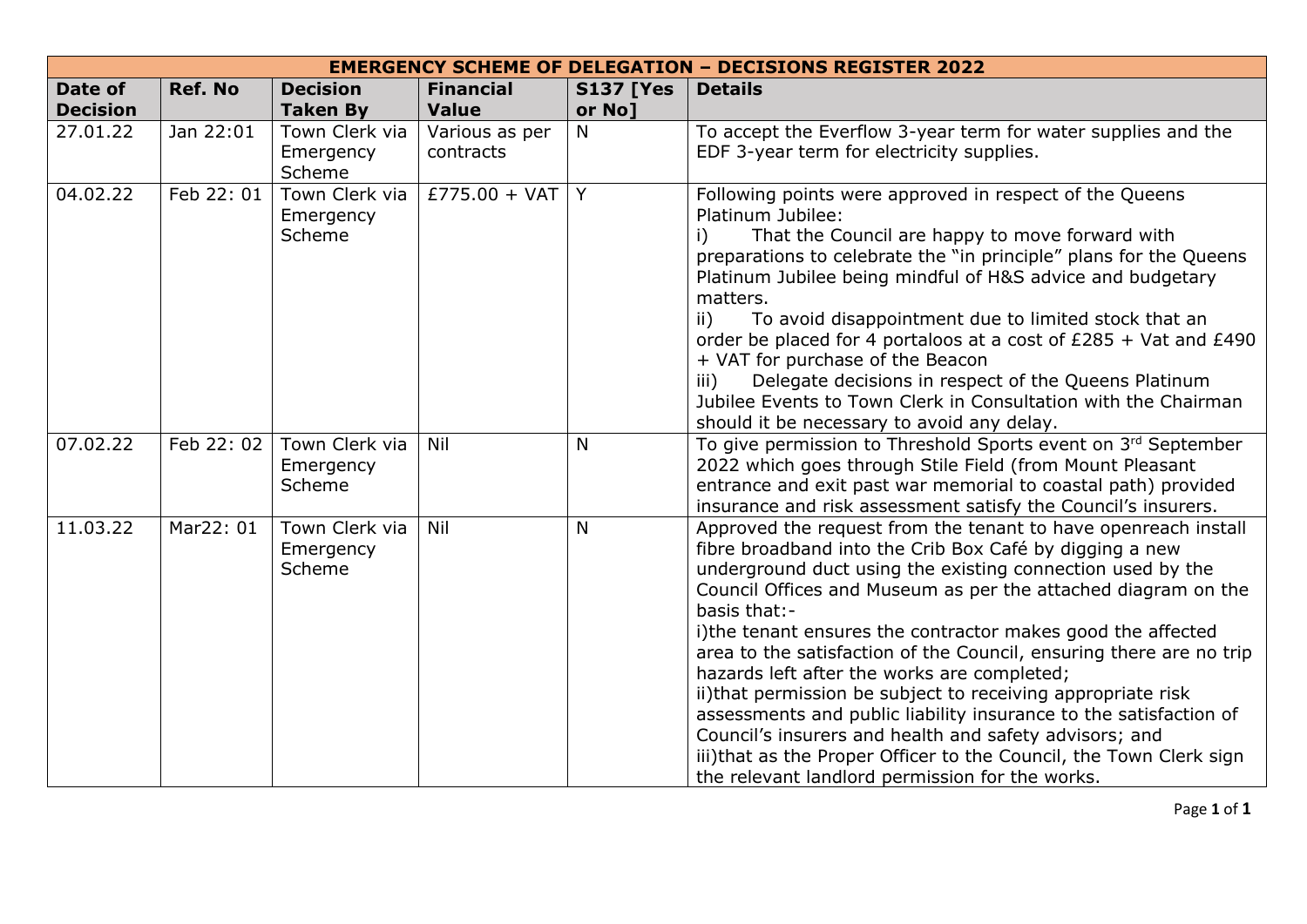|                            |                |                                       |                                  | <b>EMERGENCY SCHEME OF DELEGATION - DECISIONS REGISTER 2022</b> |                                                                                                                                                                                                                                                                                                                                                                                                                                                                                                                                                                                                                                                                                                                                                                                                                  |
|----------------------------|----------------|---------------------------------------|----------------------------------|-----------------------------------------------------------------|------------------------------------------------------------------------------------------------------------------------------------------------------------------------------------------------------------------------------------------------------------------------------------------------------------------------------------------------------------------------------------------------------------------------------------------------------------------------------------------------------------------------------------------------------------------------------------------------------------------------------------------------------------------------------------------------------------------------------------------------------------------------------------------------------------------|
| Date of<br><b>Decision</b> | <b>Ref. No</b> | <b>Decision</b><br><b>Taken By</b>    | <b>Financial</b><br><b>Value</b> | <b>S137 [Yes</b><br>or No]                                      | <b>Details</b>                                                                                                                                                                                                                                                                                                                                                                                                                                                                                                                                                                                                                                                                                                                                                                                                   |
| 29.03.22                   | Mar22: 02      | Town Clerk via<br>Emergency<br>Scheme | Nil                              | N                                                               | Approved the request from Royal Cornwall Hospitals NHS Trust<br>for a mobile covid vaccination team to operate out of the Core<br>Building on the 5,7, 8 and 10 April 2022 and further that:<br>The building be made available between $9am - 4.30pm$<br>i)<br>and offered free of charge;<br>ii)<br>1 space be reserved in front of the building for use by an<br>ambulance for the duration and 2 free parking permits be<br>made available to team members for parking during the<br>events;<br>Padstow Town Council support social media campaigns<br>iii)<br>promoting the event; and that permission be subject to<br>receiving appropriate risk assessments and public liability<br>insurance to the satisfaction of Council's insurers and<br>health and safety advisors.<br>*01.04.22 Request withdrawn |
| 16.5.22                    | May22: 01      | Town Clerk via<br>Emergency<br>Scheme | Nil                              | $\mathsf{N}$                                                    | Padstow Town Council agrees, due to the restrictions placed on<br>Council as a result of the pandemic Coronavirus, to the following<br>responses which represent the opinion of members of Padstow<br>Town Council identified through a consultation process and will<br>be ratified at the next appropriate meeting of the Council:-<br>PA22/03009 16 Cross Street Padstow Cornwall PL28 8AT -<br>Renovation, extensions including demolition or rear garage and<br>stone outbuilding and associated works.<br>SUPPORTED provided i) the red brick wall (that is the<br>original boundary wall) is retained ii) Conservation<br><b>Officer satisfied.</b>                                                                                                                                                       |
| 25.5.22                    | May22: 02      | Town Clerk via<br>Emergency<br>Scheme | <b>Nil</b>                       | N                                                               | Agreed to the request from Padstow Sailing Club to erect their<br>temporary marquee on the Sailing Club's leased outdoor space<br>on Sunday 29 May 2022 and Friday 3 June 2022, noting that on<br>each occasion the marquee will be dismantled the following                                                                                                                                                                                                                                                                                                                                                                                                                                                                                                                                                     |